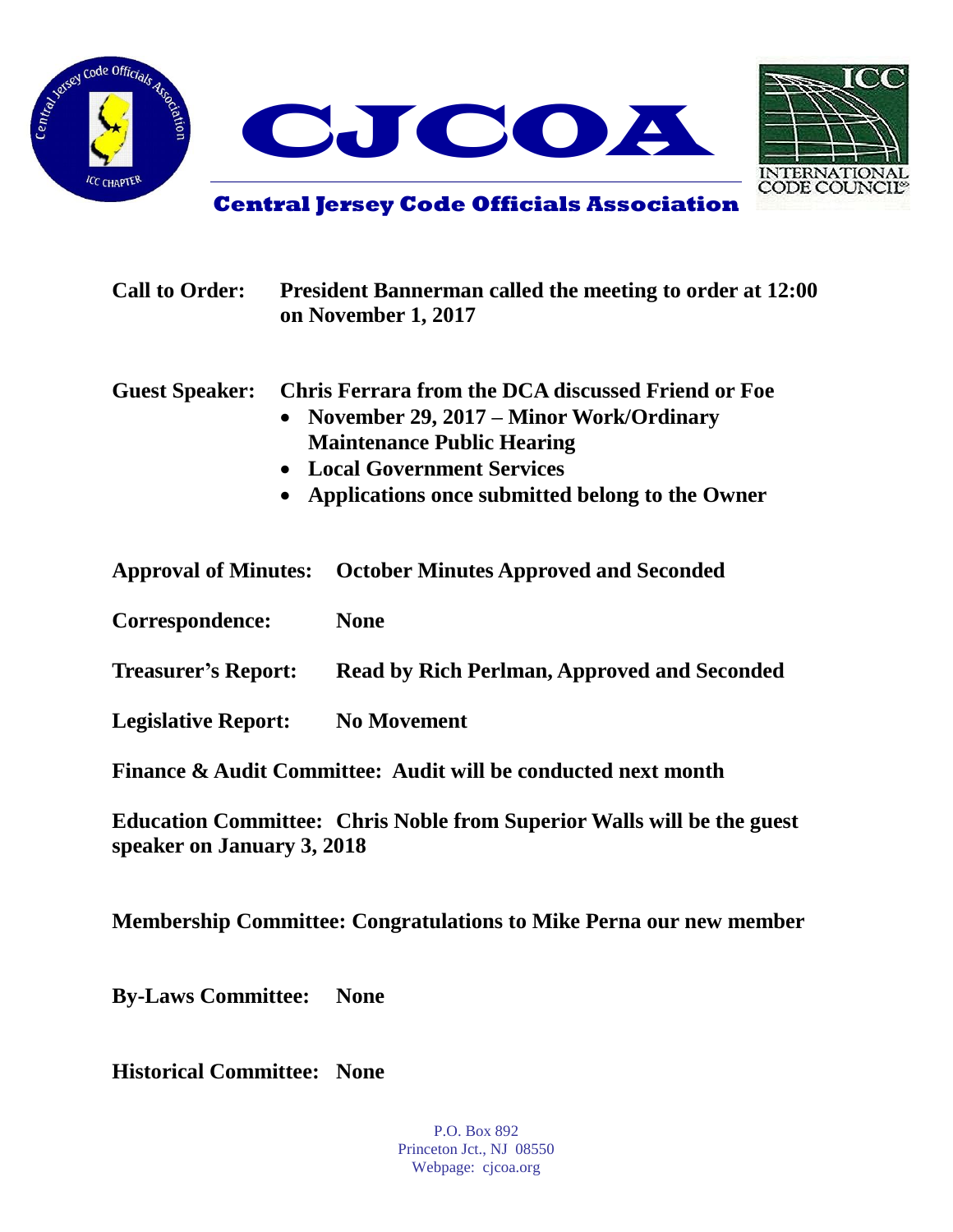**Good & Welfare Committee: None**

**Public Relations: None**

## **Code Change Committee:**

| <b>Building</b>               |                                                                                                                                                                                    | <b>Subcode meeting this month cancelled</b> |  |
|-------------------------------|------------------------------------------------------------------------------------------------------------------------------------------------------------------------------------|---------------------------------------------|--|
| <b>Electric</b>               |                                                                                                                                                                                    | 2020 NEC public comment session closed      |  |
| <b>Plumbing</b>               |                                                                                                                                                                                    | Subcode meeting this month cancelled        |  |
| <b>Fire</b>                   | Rich Soltis commented on that on the UFC side of the house<br>comments must be in by December 1, 2018 in reference to<br>requiring a sealed unit to have a 10 year Lithium battery |                                             |  |
| <b>Nominating Committee:</b>  |                                                                                                                                                                                    | <b>None</b>                                 |  |
| <b>Scholarship Committee:</b> |                                                                                                                                                                                    | <b>None</b>                                 |  |
| <b>Website Committee:</b>     |                                                                                                                                                                                    | Up to date                                  |  |
| <b>Golf Committee:</b>        |                                                                                                                                                                                    | <b>None</b>                                 |  |
| Ad-Hoc:                       |                                                                                                                                                                                    |                                             |  |
| <b>Building Safety Week</b>   |                                                                                                                                                                                    |                                             |  |
|                               |                                                                                                                                                                                    |                                             |  |

**DCA - None**